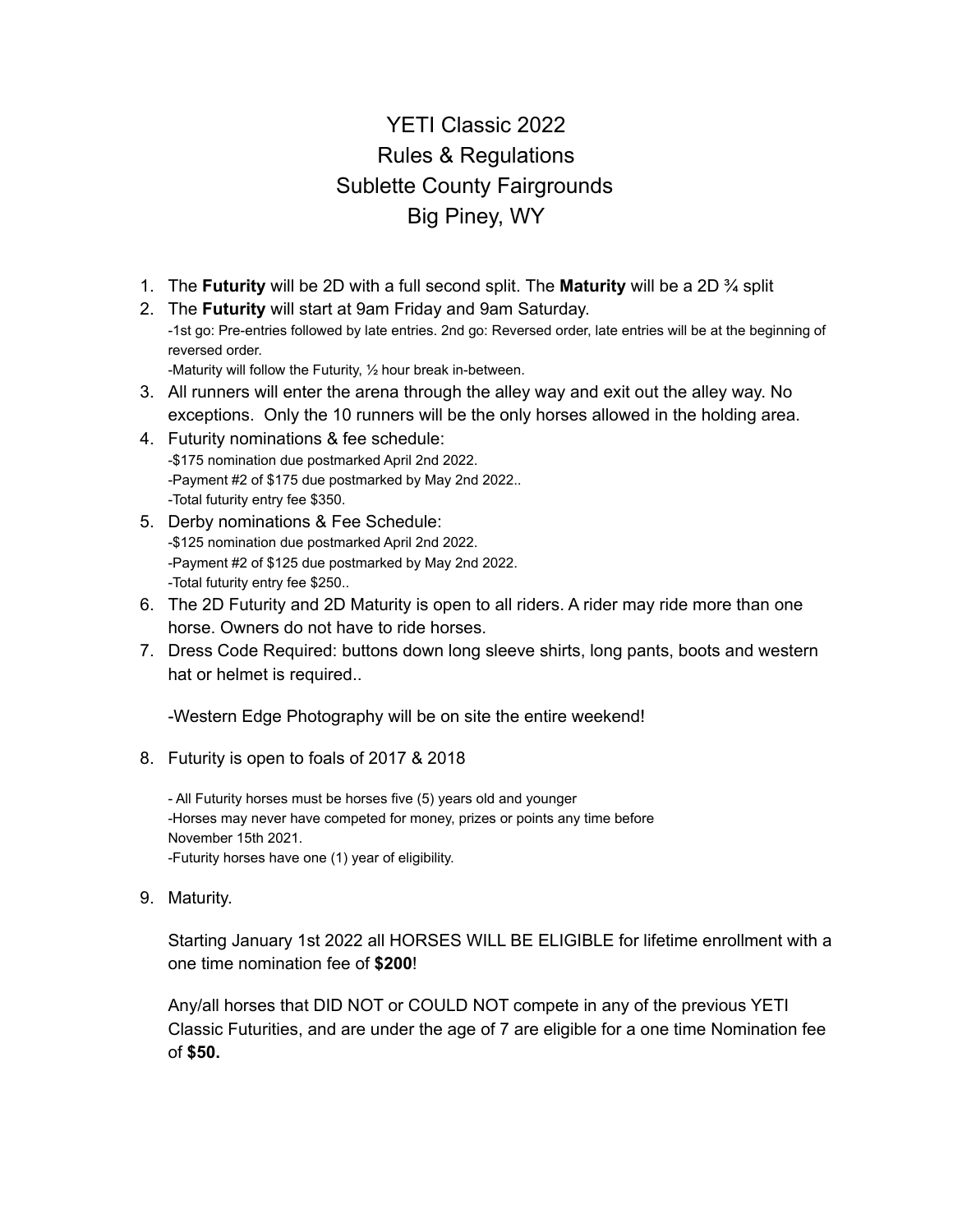- 10. Please include a copy of both sides of registration papers must accompany nomination payment. \*\*\*Unregistered/Grade horses must show proof of age with a vet's affidavit and Brand Inspection and must accompany nomination payment.
- 11. Horse or Rider Futurity/ Maturity substitutions

-Will be allowed for death, illness or unsoundness with a \$50 change fee and Vet/Dr. release.

-Notify Jessie Ann Chrisman 307-260-5266. Email release to jessiechrisman@yahoo.com

-Deadline for substitution & Vet/Dr. release is Tuesday May 31st 2022. \$50 change fee must be paid in full.

## 12. Futurity and Maturity buy-outs

-Absolutely no refunds of Futurity and Maturity nomination or entry fees – no exceptions.

-BUY OUTS will be allowed. All buyouts must be handled between the owner of spot and new buyer. The office is not responsible for any dealings between racers.

-The office must be notified of any and all changes prior to Tuesday May 31st 2022 and the \$50 change fee must be paid in full.

13. PAYOUTS for 2D Futurity

-75% of entry fee & 100% of added money will be jack potted. All nomination fees and payments will be included in payout.

-2D Futurity Two go's and an average will be paid in the: 60% to 1D, 40% to 2D. (1st go 30%, 2nd go 30%, Average 40%).

14. PAYOUTS for 2D Maturity

-75% of entry fee & 100% of added money will be jack potted. All nomination fees and payments will be included in payout.

-2D Maturity Two go's and an average will be paid in the .70% to 1D with the remaining 30% being paid out in the 2D. The 2D will be a 0.75 second split for each round and 1.5 second split for the average.-(1st go 30%, 2nd go 30%, Average 40%).

- 15. Average prizes and money will be awarded in the Futurity. A true average system using the combined horse & rider's times from each day will determine the futurity average champion and 2D futurity average champion. Must be present or have a designated person pick up your award.
- 16. Average prizes and money will be awarded in the Maturity. A true average system using the combined horse & rider's times from each day will determine the Maturity Average Champion and 2D Maturity Average Champion. Must be present or have a designated person pick up your award.
- 17. Futurity & Maturity horses will be numbered and markings checked against original registration papers at mandatory check-in on Thursday, June 2nd from 10am to 8:00 pm in the warm-up arena, please bring original registration papers to Check-In.
- 18. Late nominations

-May be made by paying a \$25 late fee plus \$20 for each missed payment or payment not postmarked by the due date.

-The last day to enter the Futurity is Thursday June 2nd 2022 by 4 p.m.

-Late fees and substitution fees will be retained by the Chasin'Time Productions.

19. Horses running in Futurity/Maturity may carry over time to OPEN 5D, and any eligible side-pots.